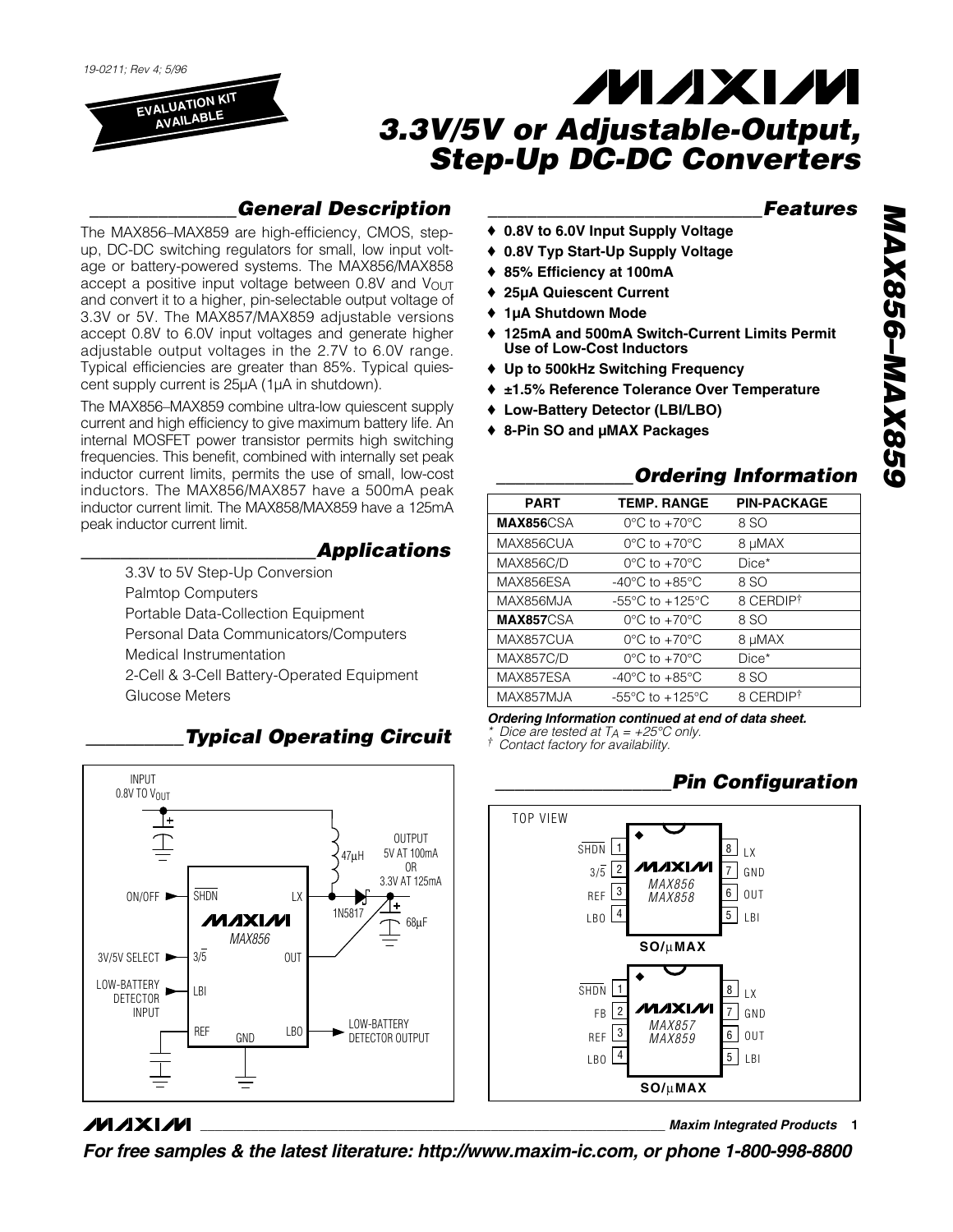### **ABSOLUTE MAXIMUM RATINGS**

| Continuous Power Dissipation ( $T_A = +70^{\circ}C$ ) |  |
|-------------------------------------------------------|--|
| SO (derate 5.88mW/°C above +70°C) 471mW               |  |
| µMAX (derate 4.1mW/°C above +70°C) 330mW              |  |
| CERDIP (derate 8.00mW/°C above +70°C) 640mW           |  |

| Reverse Battery Current ( $T_A \leq +45^{\circ}$ C, Note 1) 750mA |  |
|-------------------------------------------------------------------|--|
| <b>Operating Temperature Ranges</b>                               |  |
|                                                                   |  |
|                                                                   |  |
|                                                                   |  |
|                                                                   |  |
|                                                                   |  |
| Lead Temperature (soldering, 10sec) +300°C                        |  |

**Note 1:** Reverse battery current is measured from the *Typical Operating Circuit's* battery input terminal to GND when the battery is connected backwards. A reverse current of 750mA will not exceed the SO or CERDIP package dissipation limits but, if left for an extended time (more than ten minutes), may degrade performance.

*Stresses beyond those listed under "Absolute Maximum Ratings" may cause permanent damage to the device. These are stress ratings only, and functional operation of the device at these or any other conditions beyond those indicated in the operational sections of the specifications is not implied. Exposure to absolute maximum rating conditions for extended periods may affect device reliability.*

### **ELECTRICAL CHARACTERISTICS**

(Circuits of Figure 2, V<sub>IN</sub> = 2.5V, I<sub>LOAD</sub> = 0mA, T<sub>A</sub> = T<sub>MIN</sub> to T<sub>MAX</sub>, unless otherwise noted. Typical values are at T<sub>A</sub> = +25°C.)

| <b>PARAMETER</b>                                  |                                                                                                                                      | <b>CONDITIONS</b>                                                                                                       |           | MIN  | <b>TYP</b>   |              | <b>MAX UNITS</b> |
|---------------------------------------------------|--------------------------------------------------------------------------------------------------------------------------------------|-------------------------------------------------------------------------------------------------------------------------|-----------|------|--------------|--------------|------------------|
|                                                   |                                                                                                                                      | MAX856, $3/\overline{5} = 0V$ , 0mA $\leq$ $I_{\text{LOAD}} \leq 100$ mA                                                |           | 4.80 | 5.0          | 5.20         |                  |
|                                                   |                                                                                                                                      | MAX856, $3/\overline{5} = 3V$ , 0mA $\leq$ 11 $_{\text{OAD}} \leq 150$ mA                                               |           | 3.17 | 3.3          | 3.43         |                  |
|                                                   |                                                                                                                                      | MAX857, $V_{\text{OUT}} = 5V$ , 0mA $\leq$ I <sub>LOAD</sub> $\leq$ 100mA                                               |           | 4.80 | 5.0          | 5.20         |                  |
| Output Voltage                                    | $2V \leq V_{IN} \leq 3V$                                                                                                             | MAX858, $3/\overline{5} = 0V$ , 0mA $\leq$ I <sub>LOAD</sub> $\leq$ 25mA                                                |           | 4.80 | 5.0          | 5.20         | $\vee$           |
|                                                   |                                                                                                                                      | MAX858, $3/\overline{5} = 3V$ , 0mA $\leq$ 1 0AD $\leq$ 35mA                                                            |           | 3.17 | 3.3          | 3.43         |                  |
|                                                   |                                                                                                                                      | MAX859, $V_{\Omega U}T = 5V$ , $0mA \leq I_{\Omega A} \leq 25mA$                                                        |           | 4.80 | 5.0          | 5.20         |                  |
| Minimum Start-Up<br><b>Supply Voltage</b>         | $II$ $\cap$ AD = 0mA                                                                                                                 |                                                                                                                         |           |      | 0.8          | 1.8          | $\vee$           |
| Minimum Operating Voltage                         |                                                                                                                                      |                                                                                                                         |           |      | 0.8          |              | $\vee$           |
| Quiescent Supply Current in<br>3.3V Mode (Note 2) | $I_{\text{LOAD}} = 0 \text{mA}, 3/\overline{5} = 3V, \text{ LBI} = 1.5V, V_{\text{OUT}} = 3.47V,$<br>(FB = 1.5V, MAX857/MAX859 only) |                                                                                                                         |           |      | 25           | 60           | μA               |
| No Load Battery Current                           | Output set for 3.3V, measured at V <sub>IN</sub> in Figure 2, R3 omitted.                                                            |                                                                                                                         |           |      | 60           |              | μA               |
| Shutdown Quiescent Current                        |                                                                                                                                      | $\overline{\text{SHDN}} = \text{OV}, 3/\overline{5} = 3\text{V}, \text{LBI} = 1.5\text{V}, \text{VOUT} = 3.47\text{V},$ | MAX85 C   |      |              | 1            |                  |
| (Note 2)                                          | (FB = 1.5V, MAX857/MAX859 only)                                                                                                      |                                                                                                                         | MAX85 E/M |      | $\mathbf{1}$ | 5            | μA               |
|                                                   | MAX856/MAX857                                                                                                                        |                                                                                                                         |           |      | 500          |              |                  |
| Peak Inductor Current Limit                       | MAX858/MAX859                                                                                                                        |                                                                                                                         |           |      | 125          |              | mA               |
| Reference Voltage                                 | No REF load                                                                                                                          |                                                                                                                         |           | 1.23 | 1.25         | 1.27         | $\vee$           |
| Reference-Voltage Regulation                      | $3/5$ = 3V, -20µA $\leq$ REF load $\leq$ 250µA, C <sub>REF</sub> = 0.22µF                                                            |                                                                                                                         |           |      | 0.8          | 2.0          | $\%$             |
| <b>LBI Input Threshold</b>                        | With falling edge                                                                                                                    |                                                                                                                         |           | 1.22 | 1.25         | 1.28         | $\vee$           |
| <b>LBI Input Hysteresis</b>                       |                                                                                                                                      |                                                                                                                         |           |      | 25           |              | mV               |
| LBO Output Voltage Low                            | $lsink = 2mA$                                                                                                                        |                                                                                                                         |           |      |              | 0.4          | $\vee$           |
| LBO Output Leakage Current                        | $LBO = 5V$                                                                                                                           |                                                                                                                         |           |      |              | $\mathbf{1}$ | μA               |

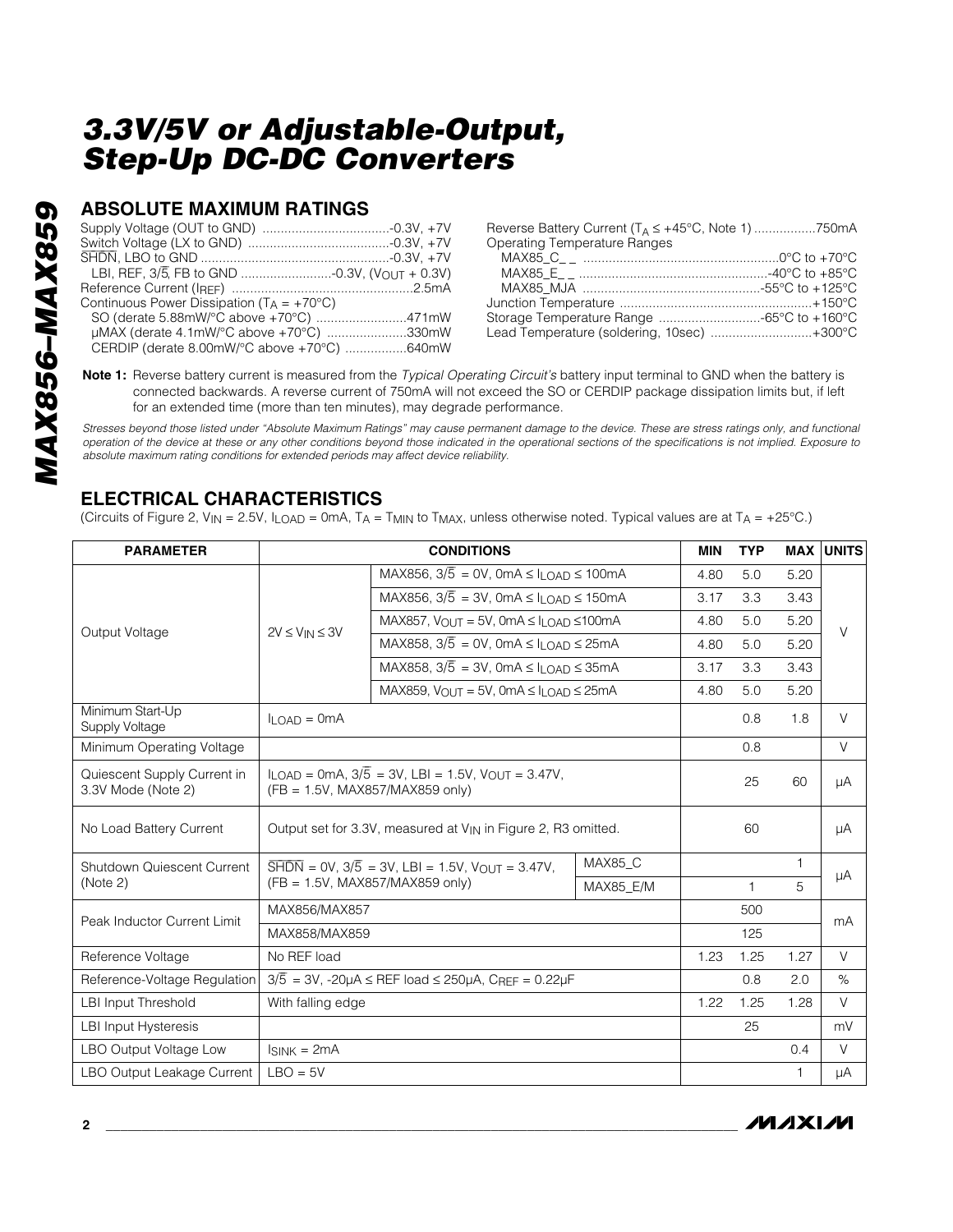### **ELECTRICAL CHARACTERISTICS (continued)**

(Circuits of Figure 2, V<sub>IN</sub> = 2.5V, ILOAD = 0mA, TA = T<sub>MIN</sub> to T<sub>MAX</sub>, unless otherwise noted. Typical values are at T<sub>A</sub> = +25°C.)

| SHDN, 3/5 Input Voltage Low      |                                                                         |      |    | 0.4  |    |
|----------------------------------|-------------------------------------------------------------------------|------|----|------|----|
| SHDN, 3/5 Input Voltage High     |                                                                         | .6   |    |      |    |
| SHDN, 3/5, FB, LBI Input Current | $ $ LBI = 1.5V, FB = 1.5V, $\overline{SHDN}$ = 0V or 3V, 3/5 = 0V or 3V |      |    | ±100 | nA |
| FB Voltage                       | MAX857/MAX859                                                           | 1.22 | 25 | 1.28 |    |
| Output Voltage Range             | MAX857/MAX859, $I_{\text{LOAD}}$ = 0mA (Note 3)                         |      |    | 6.0  |    |

**Note 2:** Supply current from the 3.3V output is measured with an ammeter between the 3.3V output and OUT pin. This current correlates directly with actual battery supply current, but is reduced in value according to the step-up ratio and efficiency.  $V<sub>OUT</sub> = 3.47V$  to keep the internal switch open when measuring the current into the device.

**Note 3:** Minimum value is production tested. Maximum value is guaranteed by design and is not production tested.

(Circuits of Figure 2,  $TA = +25^{\circ}C$ , unless otherwise noted.)







**MAX858/MAX859**

*\_\_\_\_\_\_\_\_\_\_\_\_\_\_\_\_\_\_\_\_\_\_\_\_\_\_\_\_\_\_\_\_\_\_\_\_\_\_\_\_\_\_Typical Operating Characteristics*







ノハノメレル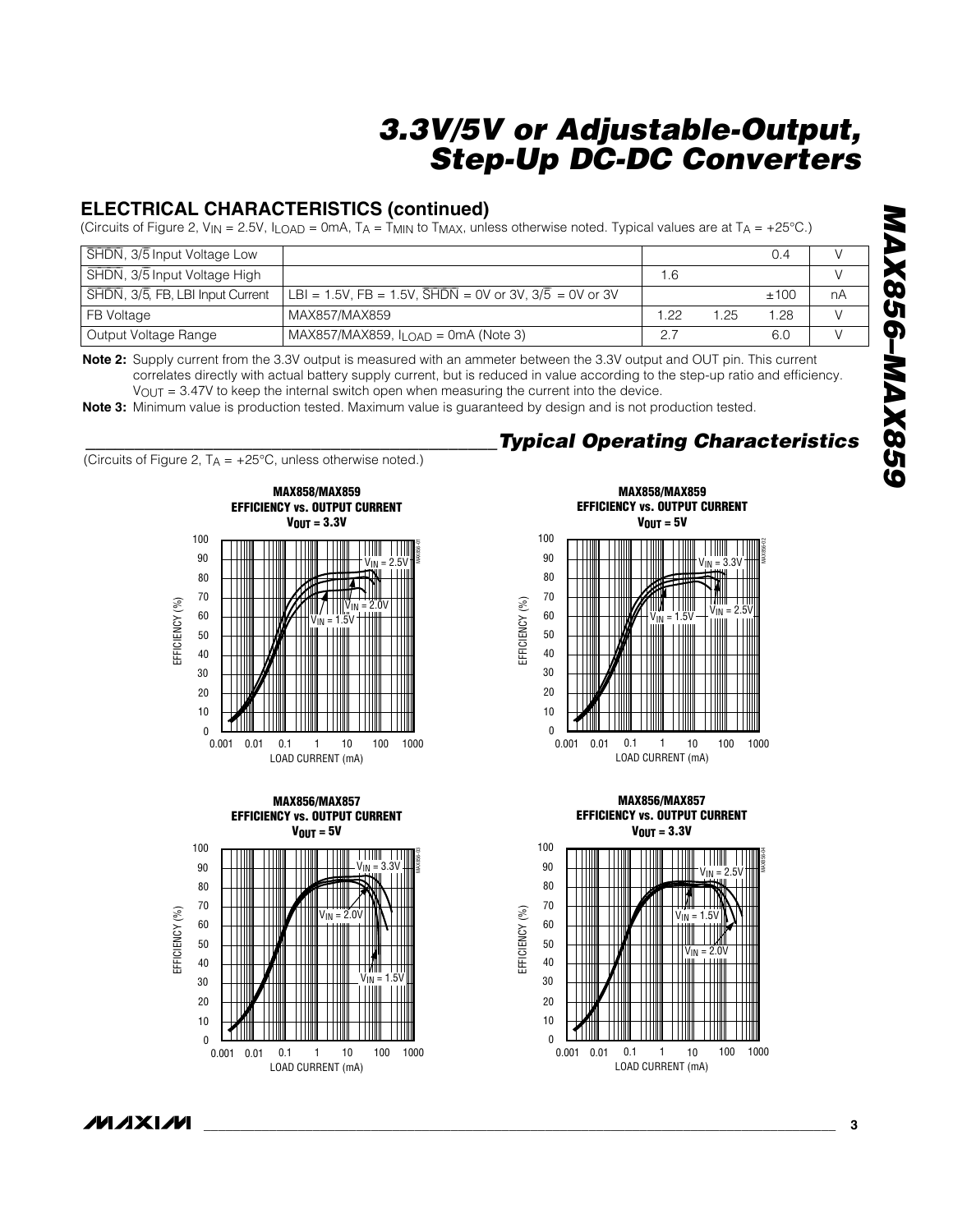



INPUT VOLTAGE (V)

INPUT VOLTAGE (V)

/VI/IXI/VI

*MAX856–MAX859* MAX856-MAX859

**4 \_\_\_\_\_\_\_\_\_\_\_\_\_\_\_\_\_\_\_\_\_\_\_\_\_\_\_\_\_\_\_\_\_\_\_\_\_\_\_\_\_\_\_\_\_\_\_\_\_\_\_\_\_\_\_\_\_\_\_\_\_\_\_\_\_\_\_\_\_\_\_\_\_\_\_\_\_\_\_\_\_\_\_\_\_\_\_**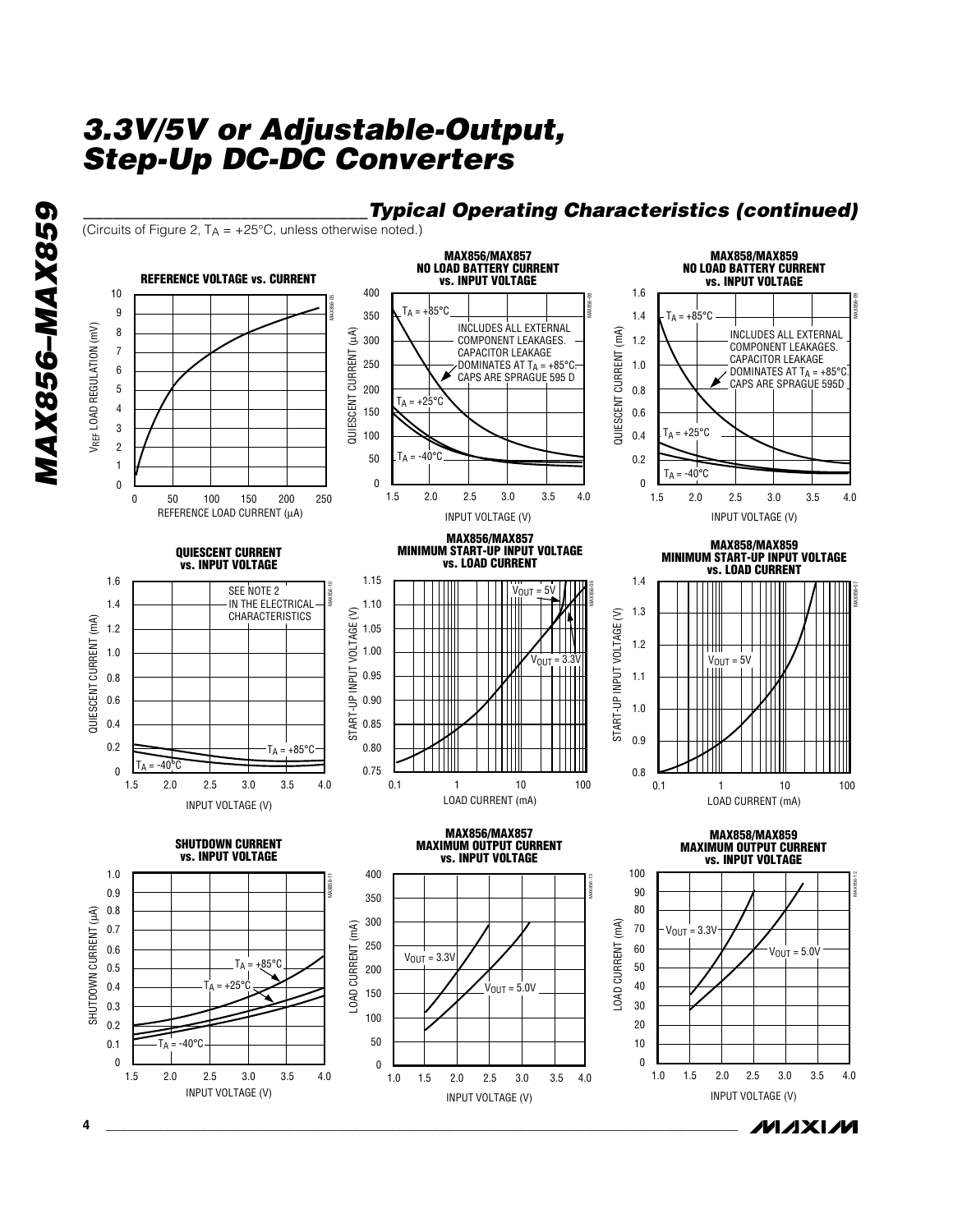### *\_\_\_\_\_\_\_\_\_\_\_\_\_\_\_\_\_\_\_\_\_\_\_\_\_\_\_\_\_Typical Operating Characteristics (continued)*

(Circuits of Figure 2,  $T_A = +25^{\circ}C$ , unless otherwise noted.)



**MAX856-MAX859** *MAX856–MAX859*

**MAXIM**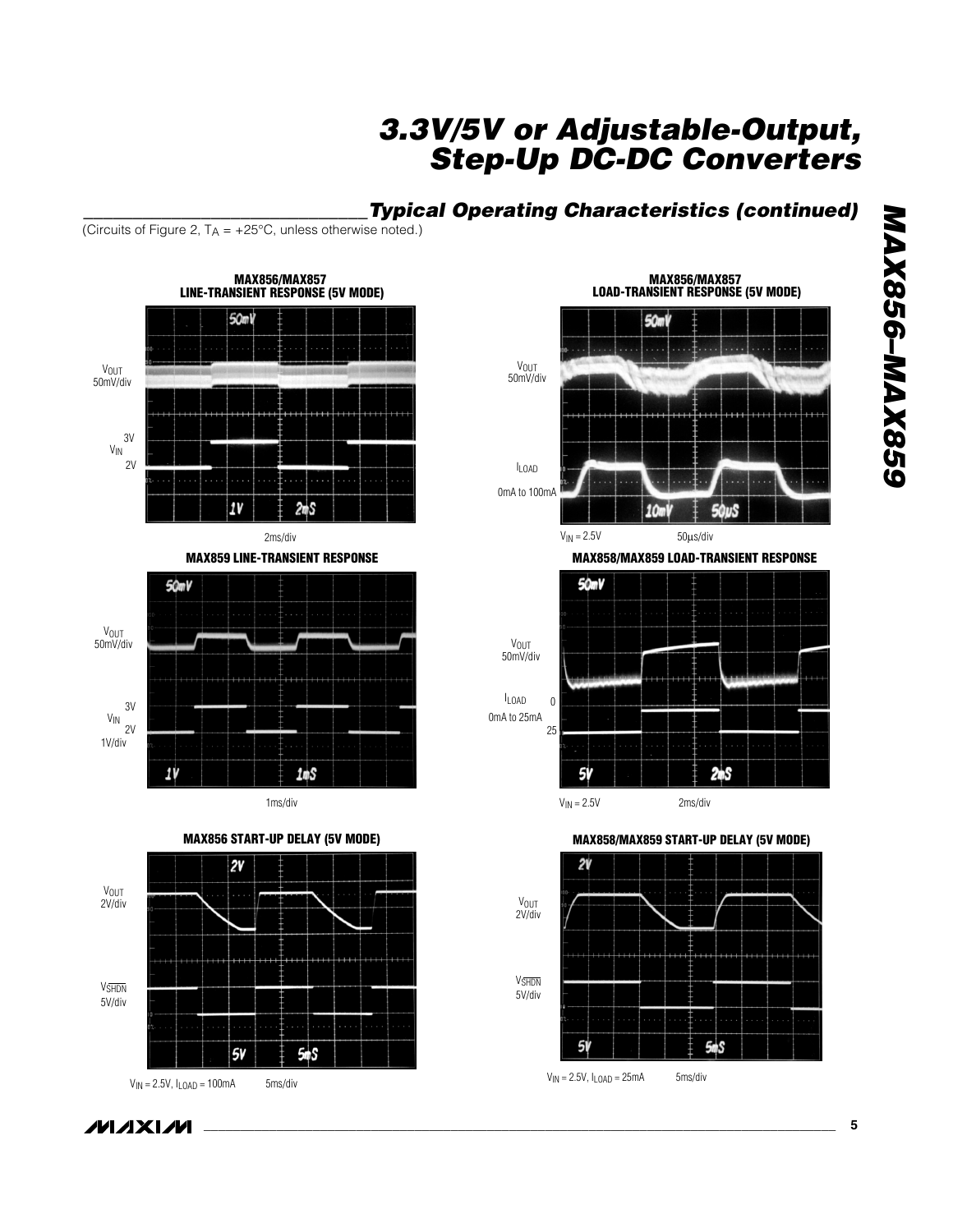*MAX856–MAX859* **MAX856-MAX859** 

| <b>Pin Description</b> |
|------------------------|
|                        |

| <b>PIN</b>                     |                                | <b>NAME</b>      | <b>FUNCTION</b>                                                                                                                                                                                   |  |
|--------------------------------|--------------------------------|------------------|---------------------------------------------------------------------------------------------------------------------------------------------------------------------------------------------------|--|
| <b>MAX856</b><br><b>MAX858</b> | <b>MAX857</b><br><b>MAX859</b> |                  |                                                                                                                                                                                                   |  |
|                                |                                | <b>SHDN</b>      | Shutdown Input. When low, the entire circuit is off and $V_{\text{OUT}} = V_{\text{IN}} - V_{\text{D}}$ , where $V_{\text{D}}$ is the<br>forward voltage drop of the external Schottky rectifier. |  |
| $\overline{c}$                 |                                | $3/\overline{5}$ | Selects the output voltage; connect to GND for 5V output, and to OUT for 3.3V<br>output.                                                                                                          |  |
|                                | $\mathcal{P}$                  | <b>FB</b>        | Feedback Input for adjustable-output operation. Connect to an external resistor voltage<br>divider between OUT and GND.                                                                           |  |
| 3                              | 3                              | <b>REF</b>       | 1.25V Reference Voltage Output. Bypass with 0.22µF to GND (0.1µF if there is no external<br>reference load). Maximum load capability is 250µA source, 20µA sink.                                  |  |
| 4                              | $\overline{4}$                 | LBO              | Low-Battery Output. An open-drain N-channel MOSFET sinks current when the voltage at<br>LBI drops below 1.25V.                                                                                    |  |
| 5                              | 5                              | LBI              | Low-Battery Input. When the voltage on LBI drops below 1.25V, LBO sinks current.<br>If not used, connect to V <sub>IN</sub> .                                                                     |  |
| 6                              | 6                              | <b>OUT</b>       | Connect OUT to the regulator output. OUT provides bootstrap power to the IC.                                                                                                                      |  |
| $\overline{7}$                 | $\overline{7}$                 | <b>GND</b>       | Power Ground. Must be low impedance; solder directly to ground plane.                                                                                                                             |  |
| 8                              | 8                              | LX               | N-Channel Power-MOSFET Drain                                                                                                                                                                      |  |

### *\_\_\_\_\_\_\_\_\_\_\_\_\_\_\_Detailed Description*

#### *Operating Principle*

The MAX856–MAX859 combine a switch-mode regulator, N-channel power MOSFET, precision voltage reference, and power-fail detector in a single monolithic device. The MOSFET is a "sense-FET" type for best efficiency, and has a very low gate threshold voltage to ensure start-up with low battery voltages (0.8V typ).

#### *PFM Control Scheme*

A unique minimum-off-time, current-limited pulse-frequency modulation (PFM) control scheme is a key feature of the MAX856 series (Figure 1). This scheme combines the high output power and efficiency of a pulse-width modulation (PWM) device with the ultra-low quiescent current of a traditional PFM pulse-skipper. There is no oscillator; at heavy loads, switching is accomplished through a constant-peak-current limit in the switch, which allows the inductor current to vary between this peak limit and some lesser value. At light loads, switching frequency is governed by a pair of one-shots, which set a minimum off-time (1µs) and a maximum on-time (4µs). The switching frequency depends upon the load and the input voltage, and can range up to 500kHz.

The peak switch current of the internal MOSFET power switch is fixed at 500mA ±100mA (MAX856/MAX857) or 125mA ±25mA (MAX858/MAX859). The switch's onresistance is typically 1 $\Omega$  (MAX856/MAX857) or 4 $\Omega$ (MAX858/MAX859), resulting in a switch voltage drop (VSW) of about 500mV under high output loads. The value of V<sub>SW</sub> will decrease with light current loads.

Conventional PWM converters generate constant-frequency switching noise, whereas the unique architecture of the MAX856–MAX859 produces variable-frequency switching noise. However, unlike conventional pulse-skippers (where noise amplitude varies with input voltage), noise in the MAX856 series does not exceed the switch current limit times the filter-capacitor equivalent series resistance (ESR).

#### *Voltage Reference*

The precision voltage reference is suitable for driving external loads, such as an analog-to-digital converter. The voltage-reference output changes less than  $\pm 2\%$ when sourcing up to 250µA and sinking up to 20µA. If the reference drives an external load, bypass it with 0.22µF to GND. If the reference is unloaded, bypass it with at least 0.1µF.

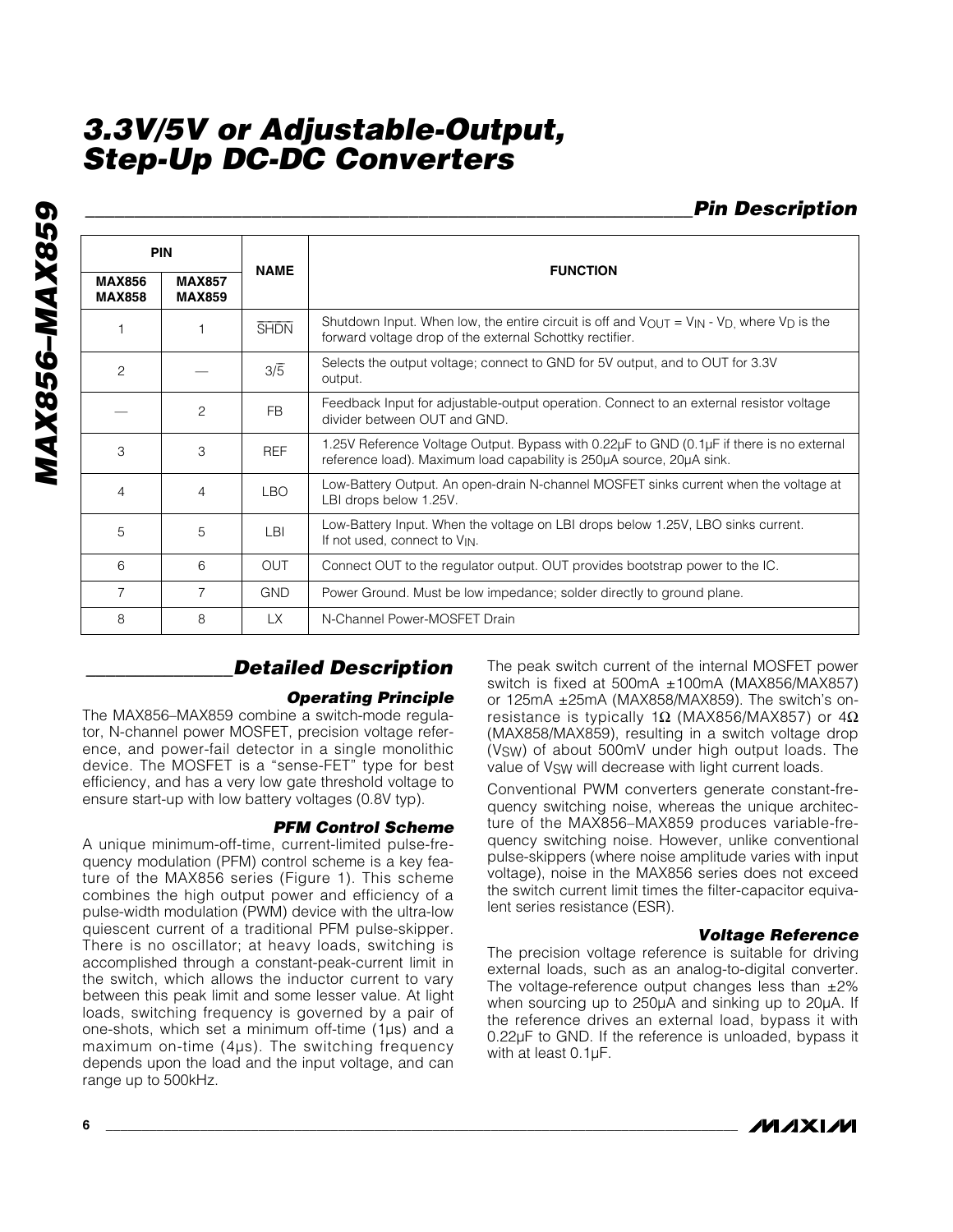

*Figure 1. Block Diagram*

*MAX856–MAX859*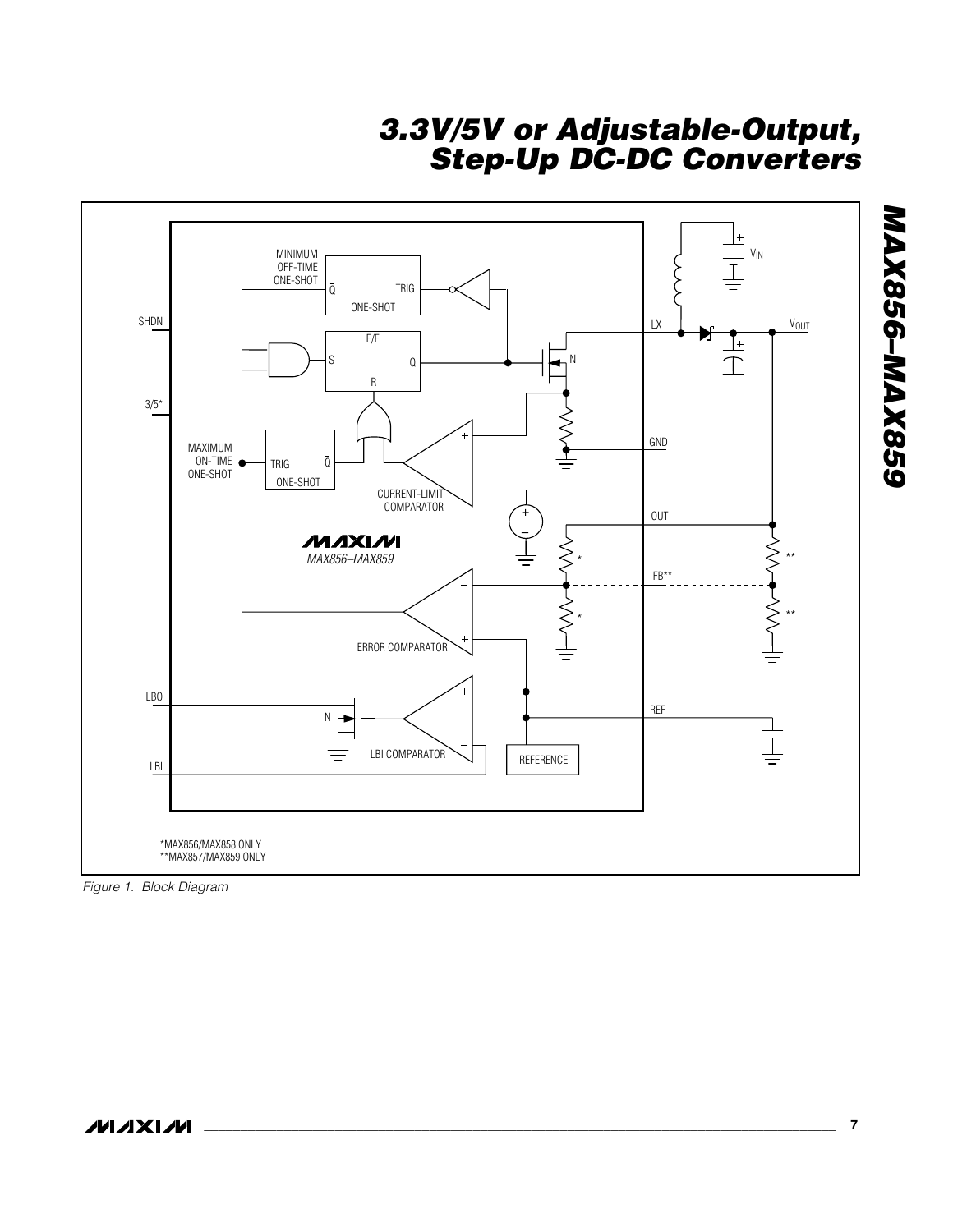#### *Logic Inputs and Outputs*

The 3/5 input is internally diode clamped to GND and OUT, and should not be connected to signals outside this range. The SHDN input and LBO output (opendrain) are not clamped to V+ and can be pulled as high as 7V regardless of the voltage at OUT. **Do not leave control inputs (3/5, LBI, or SHDN) floating.**

#### *\_\_\_\_\_\_\_\_\_\_\_\_\_\_\_\_\_\_Design Procedure*

#### *Output Voltage Selection*

For the MAX856/MAX858,you can select a 3.3V or 5V output voltage under logic control, or by tying 3/5 to<br>output voltage under logic control, or by tying 3/5 to GND or OUT. Efficiency is typically better than 80% over a 2mA to 100mA (MAX856/MAX857) load range. The device is internally bootstrapped, with power derived from the output voltage (via OUT). When the output is in 5V mode, the higher internal supply voltage results in lower switch-transistor on-resistance, slightly greater output power, and higher efficiency. Bootstrapping allows the battery voltage to sag to 0.8V once the system is started. Therefore, the battery voltage ranges from  $(V_{\text{OUT}} + V_{\text{D}})$  to 0.8V (where  $V_{\text{D}}$  is the forward drop of the Schottky rectifier). If the battery voltage exceeds the programmed output voltage, the output will follow the battery voltage. This is acceptable in many systems; however, the input or output voltage must not be forced above 7V.

The MAX857/MAX859's output voltage is set by two resistors, R1 and R2 (Figure 2b), which form a voltage divider between the output and FB. Use the following equation to determine the output voltage:

$$
V_{OUT} = V_{REF} \left( \frac{R1 + R2}{R2} \right)
$$

where  $V$ RFF = 1.25V.

To simplify resistor selection:

$$
R1 = R2 \left( \frac{V_{OUT}}{V_{REF}} - 1 \right)
$$

Since the input bias current at FB has a maximum value of 100nA, large values (10kΩ to 300kΩ) can be used for R1 and R2 with no significant accuracy loss. For 1% error, the current through R1 should be at least 100 times FB's bias current.



*Figure 2a. Standard Application Circuit—Preset Output Voltage*



*Figure 2b. Standard Application Circuit—Adjustable Output Voltage*

*IVI AXI IVI* 

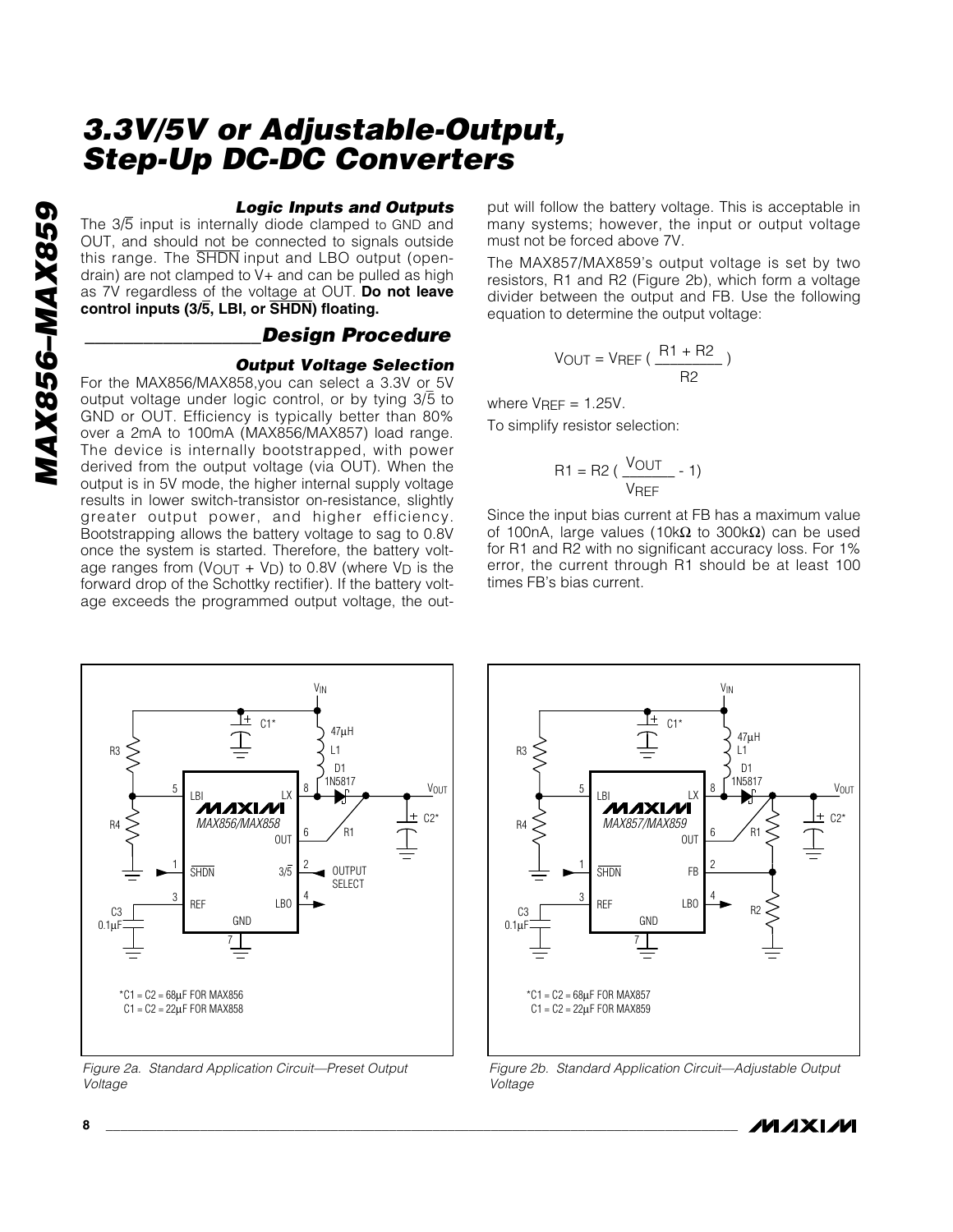#### *Low-Battery Detection*

The MAX856 series contains an on-chip comparator for low-battery detection. If the voltage at LBI falls below the regulator's internal reference voltage (1.25V), LBO (an open-drain output) sinks current to GND. The lowbattery monitor's threshold is set by two resistors, R3 and R4 (Figure 2). Set the threshold voltage using the following equation:

$$
R3 = R4 \left(\frac{VLBI}{VREF} - 1\right)
$$

where VLBI is the desired threshold of the low-battery detector and VREF is the internal 1.25V reference.

Since the LBI current is less than 100nA, large resistor values (typically 10kΩ to 300kΩ) can be used for R3 and R4 to minimize loading of the input supply.

When the voltage at LBI is below the internal threshold, LBO sinks current to GND. Connect a pull-up resistor of 10kΩ or more from LBO to OUT when driving CMOS circuits. When LBI is above the threshold, the LBO output is off. If the low-battery comparator is not used, connect LBI to VIN and leave LBO open.

#### *Inductor Selection*

An inductor value of 47µH performs well in most MAX856–MAX859 applications. However, the inductance value is not critical, and the MAX856–MAX859 will work with inductors in the 10µH to 100µH range. Smaller inductance values typically offer a smaller physical size for a given series resistance, allowing the smallest overall circuit dimensions. However, due to higher peak inductor currents, the output voltage ripple (IPEAK x output filter capacitor ESR) also tends to be higher. Circuits using larger inductance values exhibit higher output current capability and larger physical dimensions for a given series resistance.

The inductor's incremental saturation current rating should be greater than the peak switch-current limit, which is 500mA for the MAX856/MAX857, and 125mA for the MAX858/MAX859. However, it is generally acceptable to bias the inductor into saturation by as much as 20%, although this will slightly reduce efficiency.

The inductor's DC resistance significantly affects efficiency. See the Efficiency vs. Load Current for Various Inductors graph in the *Typical Operating Characteristics*. See Tables 1 and 2 for a list of suggested inductor suppliers.

#### *Capacitor Selection*

A 68µF, 10V, 0.85Ω, surface-mount tantalum (SMT) output filter capacitor typically provides 50mV output ripple when stepping up from 2V to 5V at 100mA (MAX856/ MAX857). Smaller capacitors (down to 10µF with higher ESRs) are acceptable for light loads or in applications that can tolerate higher output ripple. Values in the 10µF to 47µF range are recommended for the MAX858/MAX859.

The equivalent series resistance (ESR) of both bypass and filter capacitors affects efficiency and output ripple. The output voltage ripple is the product of the peak inductor current and the output capacitor's ESR. Use low-ESR capacitors for best performance, or connect two or more filter capacitors in parallel. Low-ESR, SMT tantalum capacitors are currently available from Sprague (595D series) and AVX (TPS series). Sanyo OS-CON organic-semiconductor through-hole capacitors also exhibit very low ESR, and are especially useful for operation at cold temperatures. See Table 1 for a list of suggested capacitor suppliers.

#### *Rectifier Diode*

For optimum performance, a switching Schottky diode (such as the 1N5817) is recommended. Refer to Table 1 for a list of component suppliers. For low output power applications, a PN-junction switching diode (such as the 1N4148) will also work well, although its greater forward voltage drop will reduce efficiency.

#### *PC Layout and Grounding*

The MAX856 series' high-frequency operation makes PC layout important for minimizing ground bounce and noise. Keep the IC's GND pin and the ground leads of C1 and C2 (Figure 1) less than 0.2in (5mm) apart. Also keep all connections to the FB and LX pins as short as possible. To maximize output power and efficiency and minimize output ripple voltage, use a ground plane and solder the IC's GND (pin 7) directly to the ground plane.

*/VI/IXI/VI*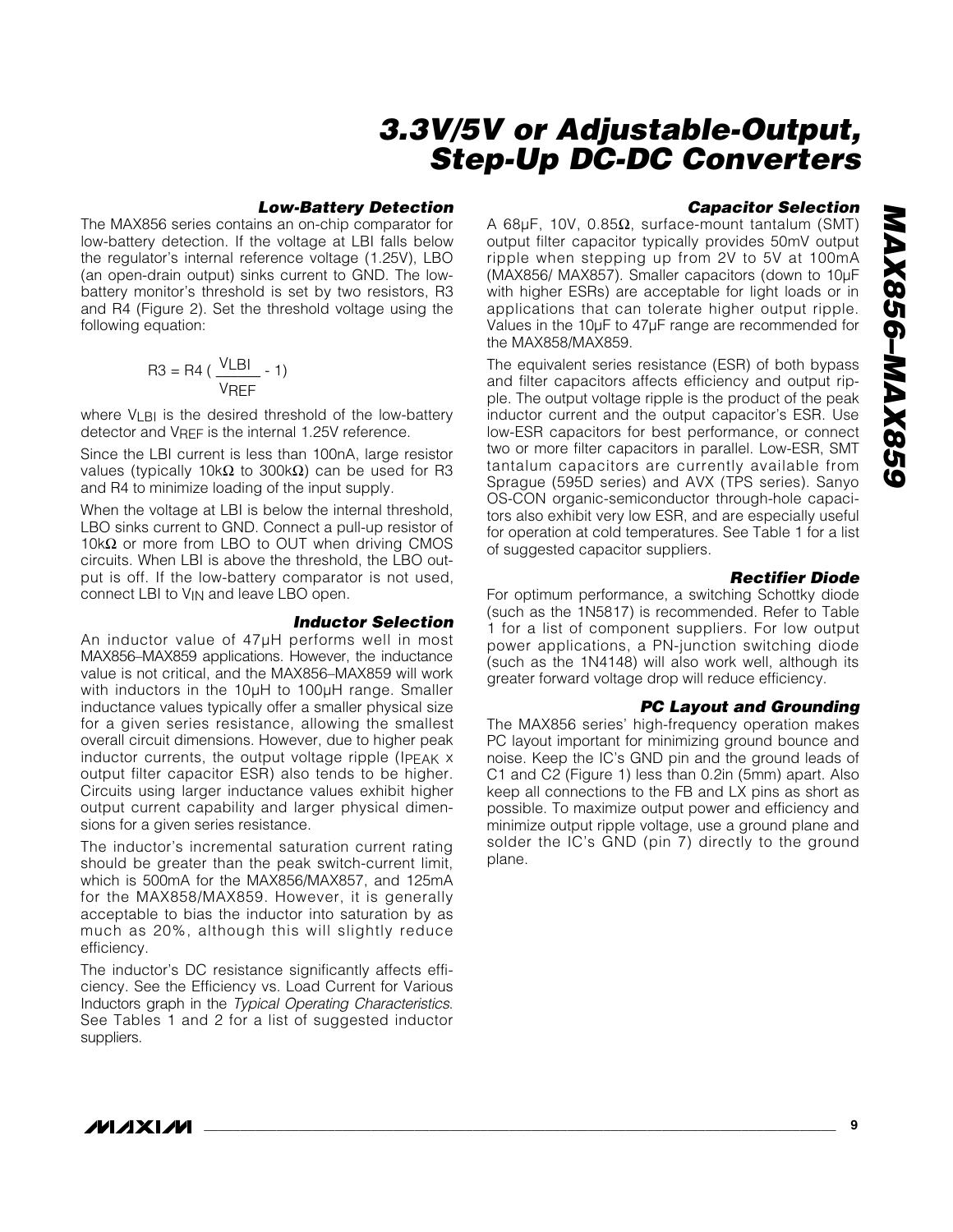## **Table 1. Component Suppliers**

| <b>PRODUCTION</b><br><b>METHOD</b> | <b>INDUCTORS</b>                      | <b>CAPACITORS</b>                                                 | <b>RECTIFIERS</b>                    |
|------------------------------------|---------------------------------------|-------------------------------------------------------------------|--------------------------------------|
| Surface Mount                      | See Table 2                           | Matsuo 267 series<br>Sprague 595D series<br><b>AVX TPS series</b> | Motorola MBR 0530<br>Nihon EC15QS02L |
| Miniature<br>Through Hole          | Sumida<br>RCH654-220                  | Sanyo<br>OS-CON series<br>low-ESR organic<br>semiconductor        |                                      |
|                                    | <b>Renco</b>                          | Maxim<br>MAXC001<br>150µF, low-ESR<br>electrolytic                |                                      |
| Low-Cost<br>Through Hole           | RL 1284-22<br>CoilCraft<br>PCH-27-223 | <b>Nichicon</b><br>PL series<br>low-ESR<br>electrolytic           | Motorola<br>1N5817                   |
|                                    |                                       | United Chemi-Con<br>LXF series                                    |                                      |

| <b>COMPANY</b>   | <b>PHONE</b>                                 | <b>FAX</b>                           |
|------------------|----------------------------------------------|--------------------------------------|
| <b>AVX</b>       | (207) 282-5111<br>USA:                       | (207) 283-1941                       |
| CoilCraft        | (708) 639-6400<br>USA:                       | (708) 639-1469                       |
| Coiltronics      | (407) 241-7876<br>USA:                       | (407) 241-9339                       |
| Matsuo           | USA:<br>(714) 969-2491                       | (714) 960-6492                       |
| Motorola         | (408) 749-0510<br>USA:<br>(800) 521-6274     |                                      |
| Murata-Erie      | (800) 831-9172<br>USA:                       | $(404)$ 684-1541                     |
| <b>Nichicon</b>  | (708) 843-7500<br>USA:                       | (708) 843-2798                       |
| Nihon            | USA: (805) 867-2555<br>Japan: 81-3-3494-7411 | (805) 867-2556<br>81-3-3494-7414     |
| Renco            | USA: (516) 586-5566                          | $(516) 586 - 5562$                   |
| Sanyo            | USA: (619) 661-6835<br>Japan: 81-7-2070-6306 | $(619) 661 - 1055$<br>81-7-2070-1174 |
| Sumida           | USA: (708) 956-0666<br>Japan: 81-3-3607-5111 | (708) 956-0702<br>81-3-3607-5144     |
| TDK              | USA: (708) 803-6100<br>Japan: 03-3278-5111   | (708) 803-6294<br>03-3278-5358       |
| United Chemi-Con | USA: (714) 255-9500                          | (714) 255-9400                       |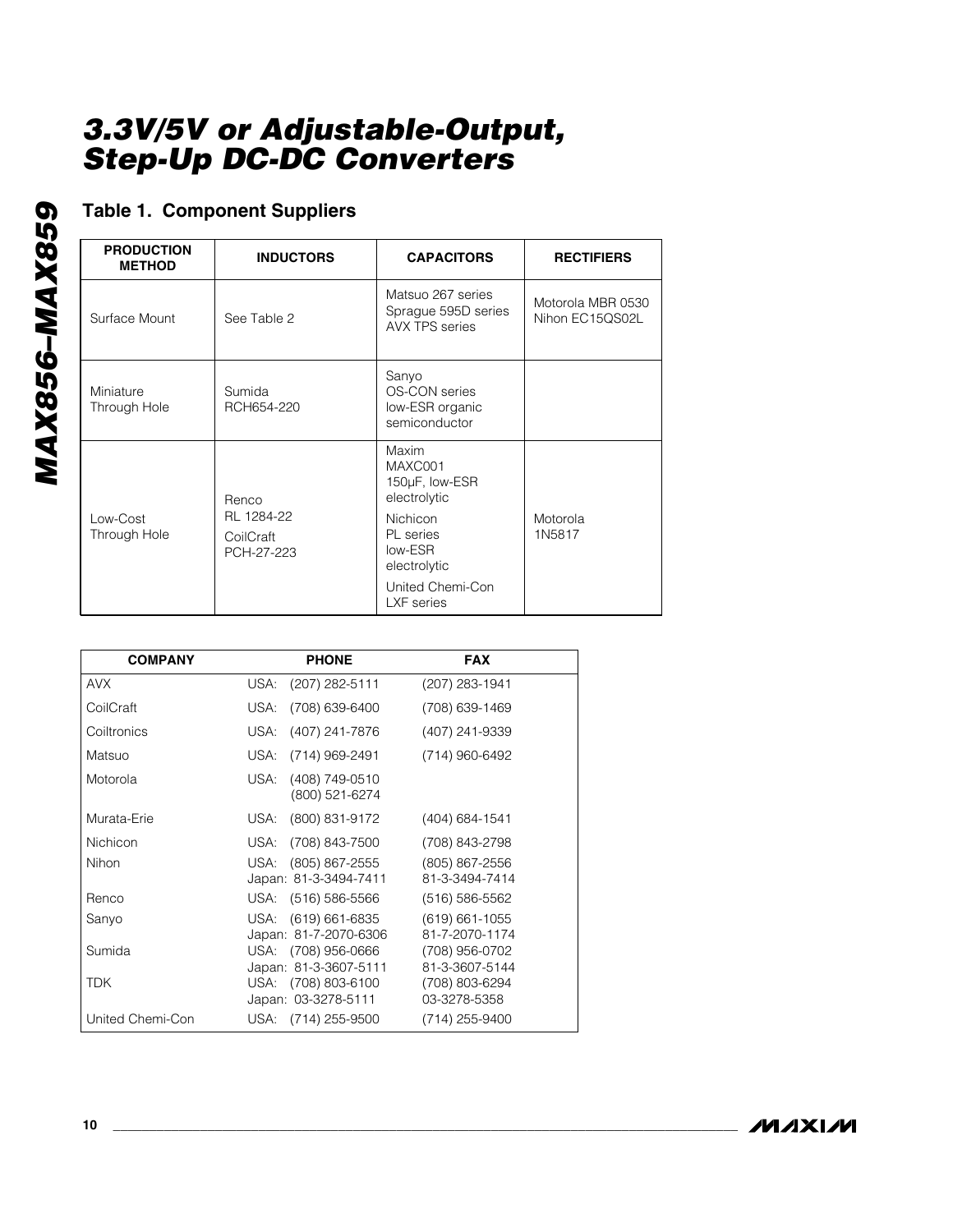### **Table 2. Surface-Mount Inductor Information**

| <b>MANUFACTURER PART</b>   | <b>INDUCTANCE</b><br>(µH) | <b>RESISTANCE</b><br>(Ω) | <b>RATED CURRENT</b><br>(A) | <b>HEIGHT</b><br>(mm) |
|----------------------------|---------------------------|--------------------------|-----------------------------|-----------------------|
| Sumida CDR105B-470         | 47                        | 0.14                     | 1.0                         | 5.0                   |
| Sumida CDR74B-470          | 47                        | 0.27                     | 0.8                         | 4.5                   |
| Sumida CD43-470            | 47                        | 0.85                     | 0.540                       | 3.2                   |
| Sumida CD43-220            | 22                        | 0.38                     | 0.760                       | 3.2                   |
| Murata-Erie LQH4N220       | 22                        | 0.94                     | 0.320                       | 2.6                   |
| Murata-Erie LQH4N470       | 47                        | 1.5                      | 0.220                       | 2.6                   |
| Murata-Erie LQH1N220       | 22                        | 3.1                      | 0.85                        | 1.8                   |
| <b>TDK NLC322522T-220K</b> | 22                        | 1.15                     | 0.210                       | 2.2                   |
| <b>TDK NLC322522T-470K</b> | 47                        | 2.25                     | 0.150                       | 2.2                   |
| Coiltronics CTX20-1        | 20                        | 0.175                    | 1.15                        | 4.2                   |
| Coilcraft DT1608-223       | 22                        | 0.16                     | 0.500                       | 3.2                   |

### *\_\_Ordering Information (continued) \_\_\_\_\_\_\_\_\_\_\_\_\_\_\_\_\_\_\_Chip Topography*

| <b>PART</b>       | <b>TEMP. RANGE</b>                  | <b>PIN-PACKAGE</b> |
|-------------------|-------------------------------------|--------------------|
| <b>MAX858</b> CSA | $0^{\circ}$ C to $+70^{\circ}$ C    | 8 SO               |
| MAX858CUA         | $0^{\circ}$ C to $+70^{\circ}$ C    | 8 µMAX             |
| <b>MAX858C/D</b>  | $0^{\circ}$ C to $+70^{\circ}$ C    | Dice*              |
| MAX858ESA         | $-40^{\circ}$ C to $+85^{\circ}$ C  | 8 SO               |
| MAX858MJA         | $-55^{\circ}$ C to $+125^{\circ}$ C | 8 CERDIPT          |
| <b>MAX859</b> CSA | $0^{\circ}$ C to $+70^{\circ}$ C    | 8 SO               |
| MAX859CUA         | $0^{\circ}$ C to +70 $^{\circ}$ C   | 8 µMAX             |
| <b>MAX859C/D</b>  | $0^{\circ}$ C to $+70^{\circ}$ C    | Dice*              |
| MAX859ESA         | $-40^{\circ}$ C to $+85^{\circ}$ C  | 8 SO               |
| MAX859MJA         | $-55^{\circ}$ C to $+125^{\circ}$ C | 8 CERDIPT          |

*\* Dice are tested at TA = +25°C only. † Contact factory for availability.*



TRANSISTOR COUNT: 357; SUBSTRATE CONNECTED TO OUT. **\*3/5 FOR MAX856/MAX858; FB FOR MAX857/MAX859.**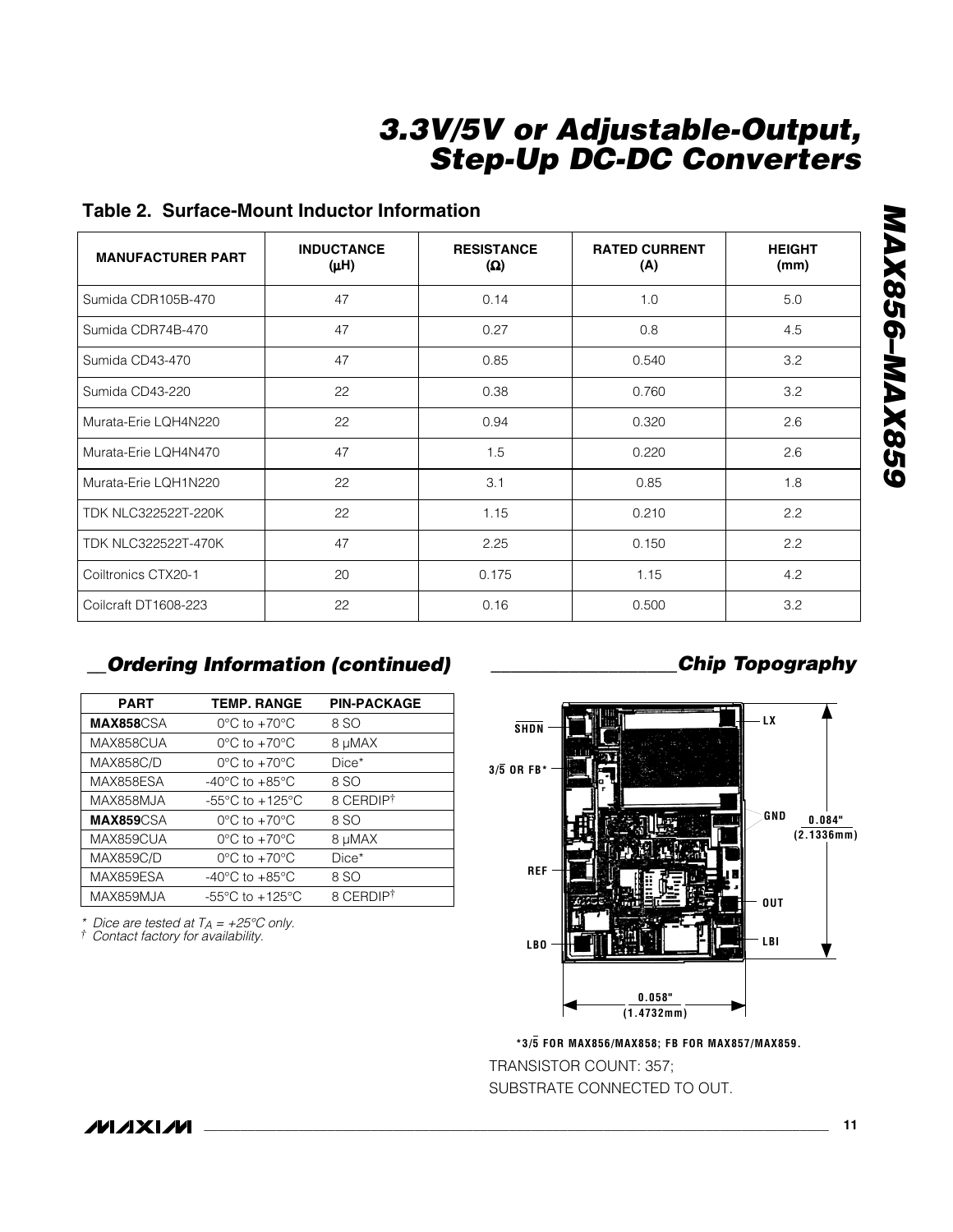